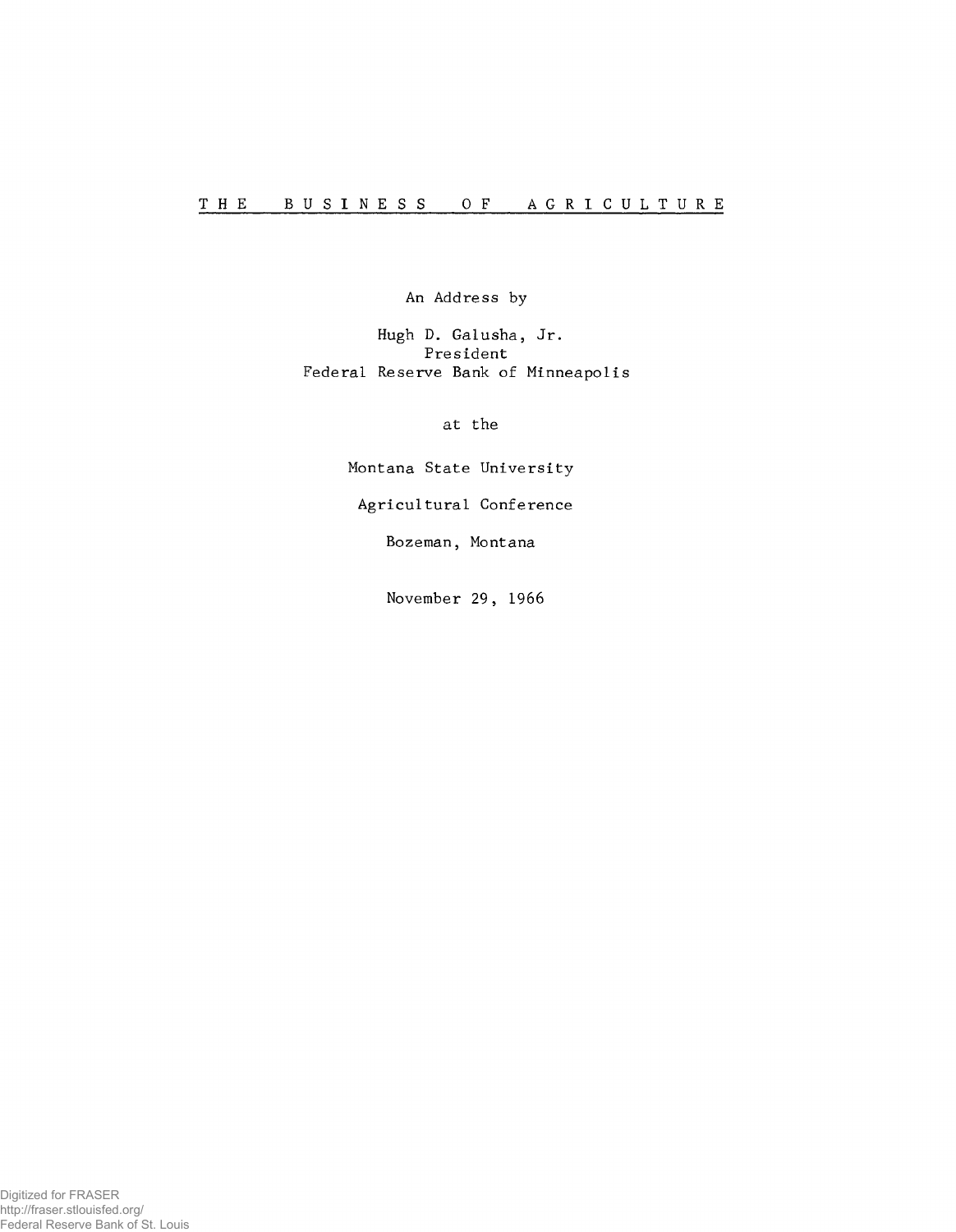Reapportionment is the legal acknowledgment of a political fact, which in turn was no more than belated recognition of demographic reality. The shift of political balance from the county to the cities started four decades ago and is not finished yet. I am not here to argue the justice in this shift; it is sufficient for our purposes today to accept it as a current dimension of agriculture .

In at least one of its accompanying side effects, it has been an unexpected blessing, albeit not without some pain. It has forced a searching inquiry by the "establishment" of American agriculture into the structure of agriculture itself  $-$ - an inquiry gathering momentum as the first tentative conclusions are being aired in meetings across the United States by the various components of this same establishment. In this establishment are to be found the great agricultural schools, of which this institution is a distinguished example; the USDA; the American Bankers Association; state banking associations; farm organizations; national foundations; and almost a full range of American industrial groups, from the obvious suppliers of agriculture inputs to such improbable industries as computer manufacturers, and many others.

One of the most important conclusions to emerge from all of this has been that agriculture, like God, is far from dead. To the contrary - agriculture is very much alive, and in certain of its aspects at least, is being heralded in some quarters as a modern growth industry, one of a distinguished group including such exotics as aero-space and nuclear power.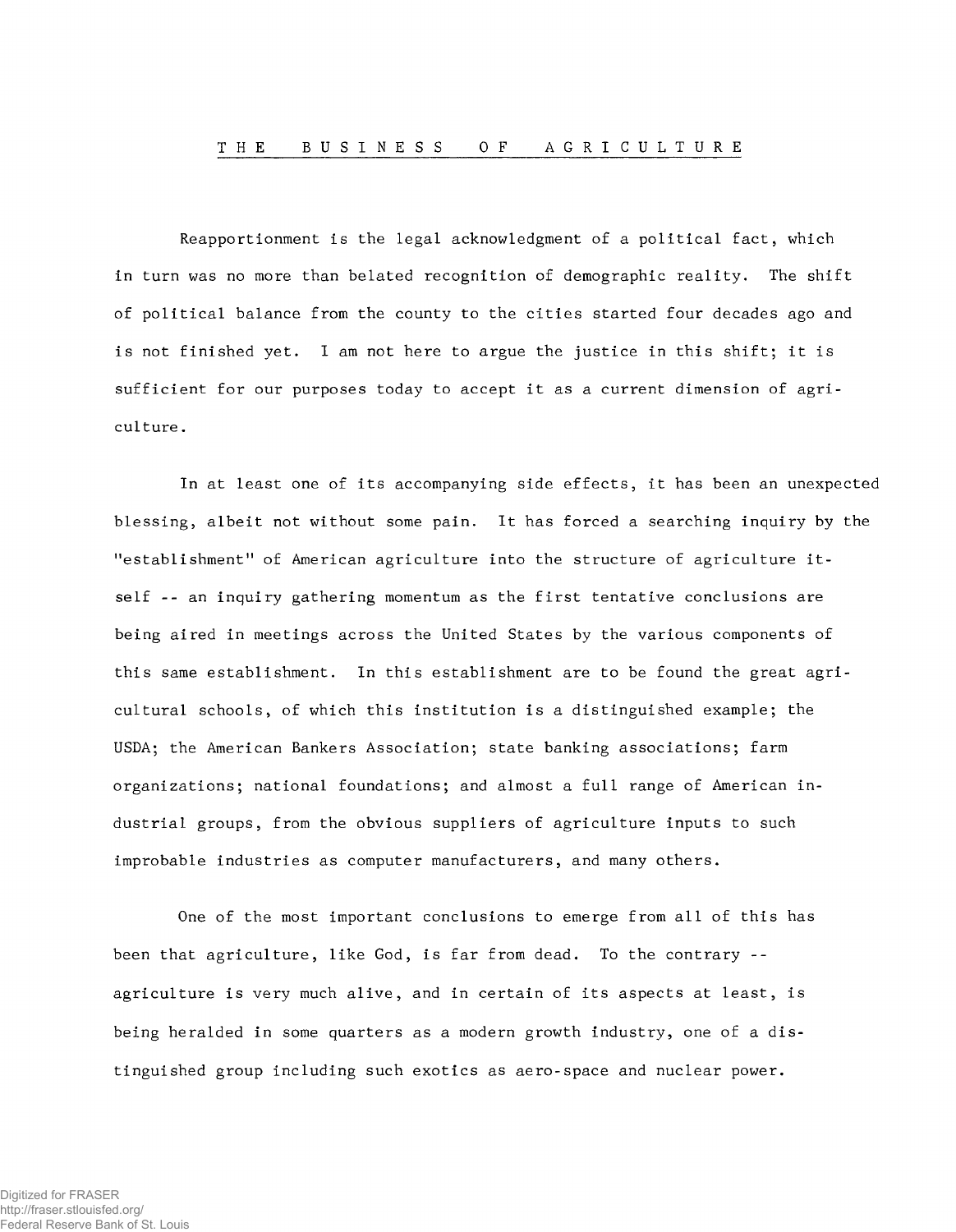For this inquiry has destroyed, or at least substantially weakened, one of the most durable of our American myths -- that U. S. agriculture is a monolithic structure with single operations, identical operating problems, and so on. Instead, what has been revealed is a multi-structured complex of enterprises that is truly a cross-section of the total of American society. For the purposes of my subject, though, I am going to lump these into two main categories. The first of these is not a subject with which I am directly concerned today. This category is comprised of the farming enterprises that are not viable economic units, and as presently constituted will never be. These are a social problem primarily, and will require programs of dimension entirely different from the others. In the second category are the farm units with current economic validity, constituting the production segment of agribusiness, which also includes suppliers, processors, and distributors.

Recognition of agri-business as a part of American industry has been slow coming. But the figures are startling.

In the first category there are roughly 2,250,000 farms producing less than 5% of our nation's food and fibre. In the latter category there are about 1,000,000 commercial farming units, of which 140,000 contribute 40% of the total U. S. farm production. 4% of the farms produce 40% of the output.

Or another comparison -- in Montana, about one-fourth of the farms generate about 60% of the income. This is a product of size, although the correlation breaks down in the very largest units. The smallest units, those under an average of 826 acres, were, in 1959, 36<sup>1</sup>/<sub>2</sub>% of all farms -- yet they produced only 6% of agricultural sales.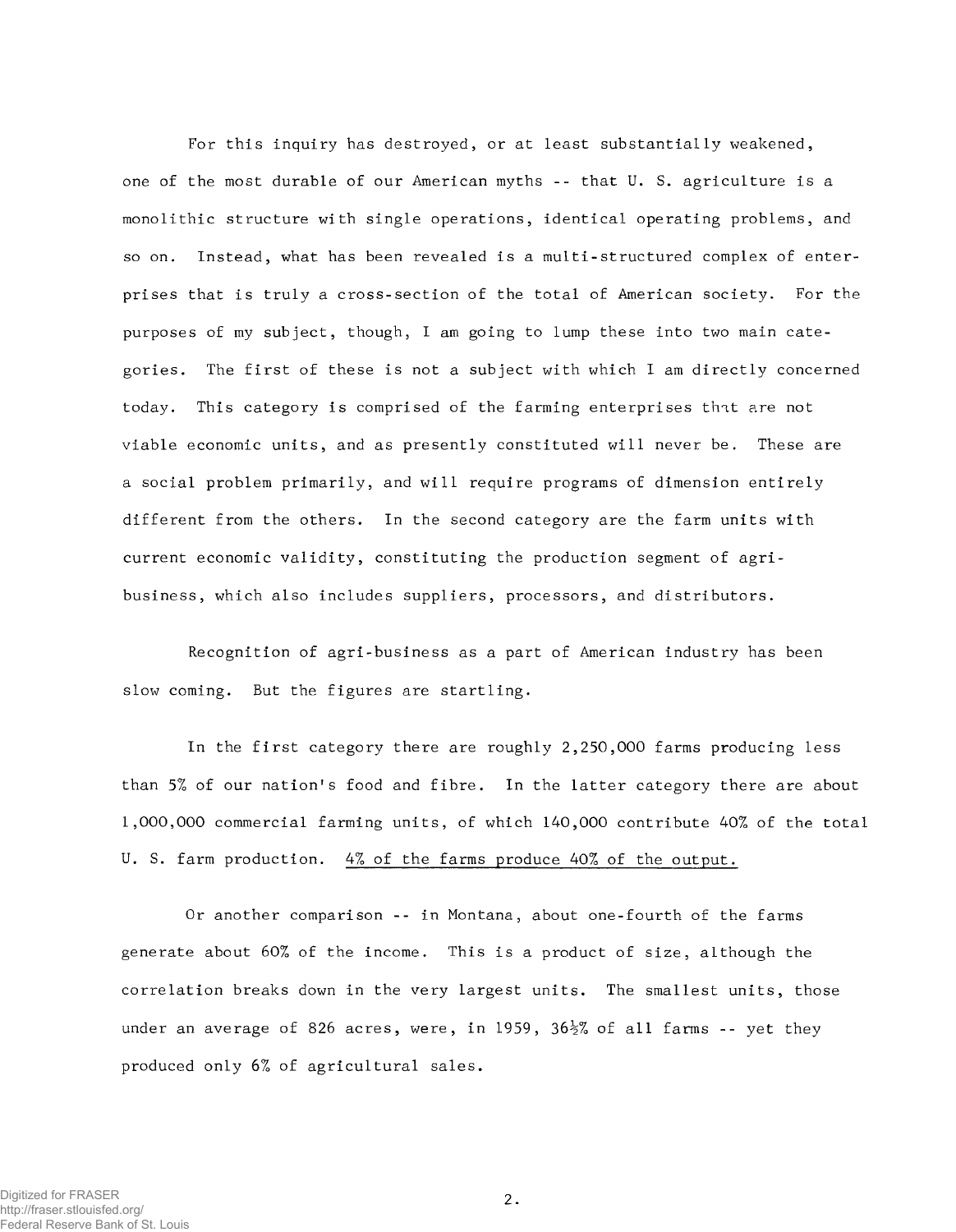In the broad category of all agriculture, including the support and derivative industries, there have been great shifts in human and financial resources. For example, for the last period for which I could obtain data, 1947 - 1954, there were these changes in the number of workers --

## Number of Workers (Millions)

|                    | 1947 | 1954 | % Change |
|--------------------|------|------|----------|
| Farm Supplies      | 5.0  | 6.0  | 20.0%    |
| Farming            | 10.0 | 8.0  | $-20.0$  |
| Proc.-Dist.        | 9.5  | 10.0 | 5.3      |
| Total Agribusiness | 24.5 | 24.0 | $-2.0%$  |

This is what happened to the dollars --

|                                         | 1947                  | 1954                  |
|-----------------------------------------|-----------------------|-----------------------|
| Farm Supplies<br>Farming<br>Proc.-Dist. | 20.4%<br>40.8<br>38.8 | 25.0%<br>33.3<br>41.7 |
| Total Agribusiness                      | 100.0%                | 100.0%                |

## Aggregate as % of Total Agribusiness

I suspect the shifts have continued, and more recent data will show more dollars and workers in the derivative and support sector.

Before leaving the first category, those hapless individuals who are on the marginal and submarginal units, I want to be sure I do not leave an impression of indifference to their plight. It is a serious one, and a matter for increased national concern. But they are a social problem -- a part of structural unemployment and under-employment. In terms of the total U. S. economy, Gardner Ackley recently stated there are two dimensions to the attack on unemployment. Broad economic policies can be applied to produce a condition of full employment -- which still leaves a hard core of roughly 3.5% - 4%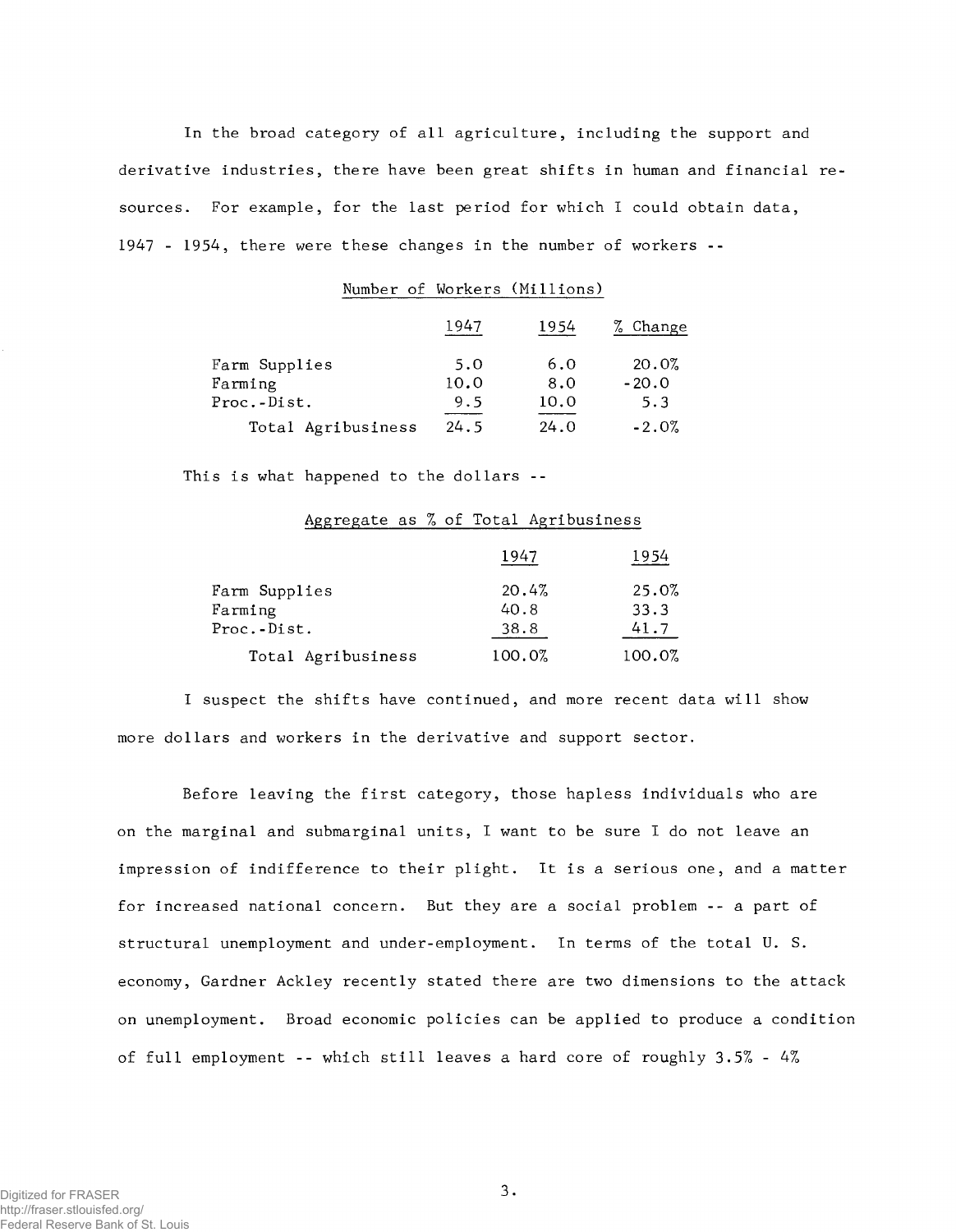unemployed, who, by reason of color, age, lack of skills, or whatever, must be helped in some other specifically directed program. This is equally true of those in the first category of agriculture I mentioned earlier. To use total agriculture economic policy as an instrument to cure what is essentially a rural poverty problem is a mistake.

But back to the agri-business producer -- these fortunate few who are producing the food and fibre for an increasing part of the world. Just as other segments of American business, this modern farmer is concerned with these things -- price, new products, market structures, financing, and costs. Price is established by neutral market forces, except as they may be modified by government intervention. Like most American industry, he has little control over these. There is little reason to expect price increases except through a spill-over of the price adjustments brought about by quality improvement and the general upward movement of prices. Against these upward pressures, there are the downward pressures of competition intra- and inter-industry; technological advances; and customer resistance. On balance, there is no reason to expect agricultural prices to behave in a relatively free market any differently than the price of any other commodity.

Marketing structures for agricultural products are undergoing change in response to a number of factors -- the marketing dominance of relatively few large grocery chains; the relocation taking place in the meat packing industry; the trend toward integration of a few segments of agriculture, of which potato processing is perhaps the most recent; price control of milk by state and local governments; and probably many others. Although I am only guessing, I suspect the development of large agricultural complexes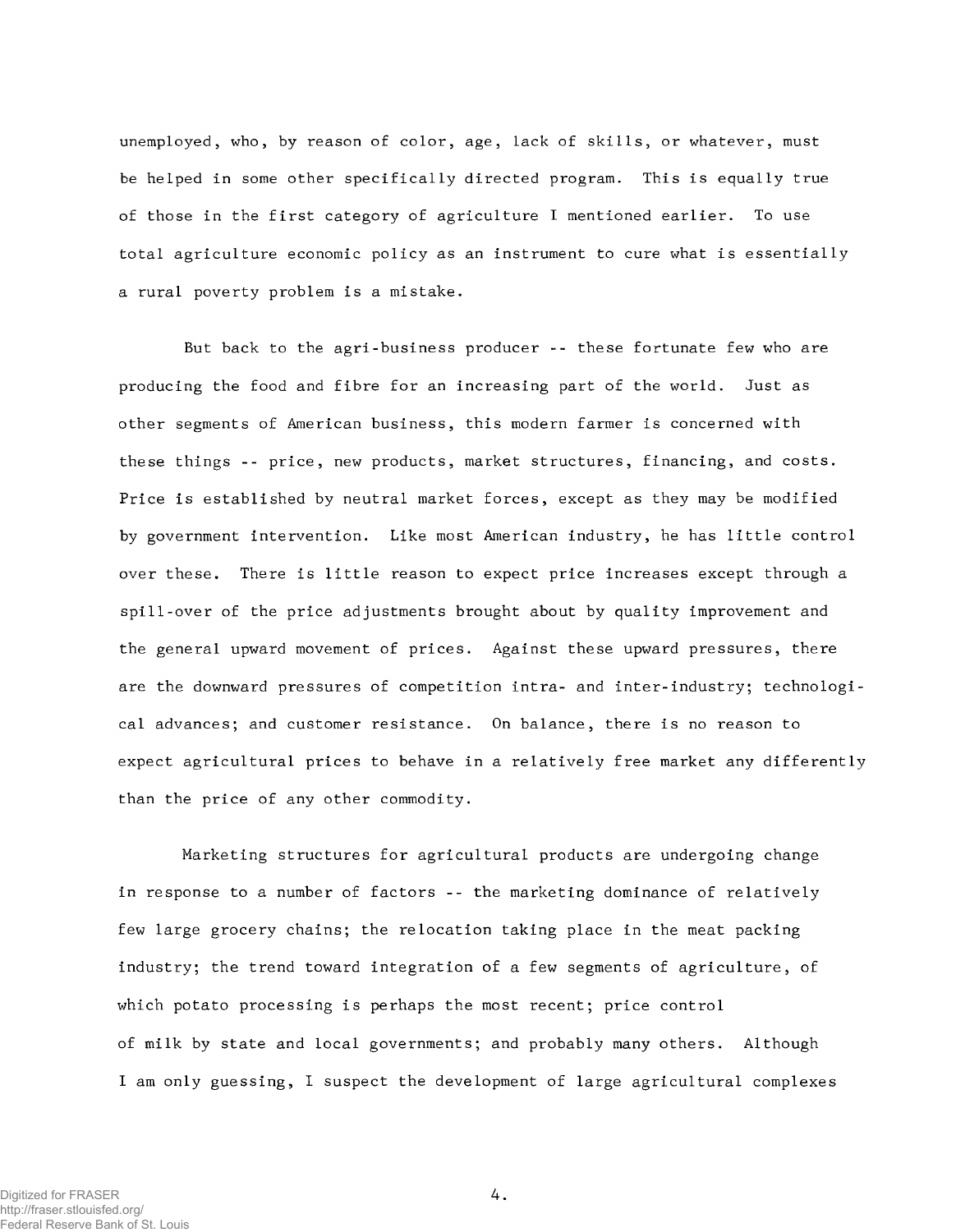in some areas of the United States -- the counterparts in agriculture of the modern large industrial corporation -- may be producing a new set of marketing conditions. Certainly this is an area that warrants research. Almost certain to be more widely used is the marketing specialist. And with this specialist are going to come at least three more -- specialists in new product development and quality control; in financing; and in cost control. For hemmed in by price structures determined in the market place, the farmer must look inward -- how can he maintain a reasonable profit margin between an impersonal, fairly unresponsive price mechanism -- at least unresponsive to his individual costs -and increasing costs? In a state like Montana, with major reliance on the property tax, facing a period of permanently higher money costs, a certainty of continued expansion of the minimum wage to all agriculture, little wonder there is discouragement. But American industry generally has been facing these problems for years, complaining loudly about the inexorable advance of everyone's prices but their own -- all the way to the bank. New products, tremendous leaps forward in technology, more effective utilization of plant and labor capacity, aggressive searches for new markets and marketing techniques -- these things have enabled American industry to increase profitability within a price structure that showed remarkable stability for five years, and still reflects less inflationary pressure than any other country in the free world.

But it has required new skills and new professions. And so will agriculture. To expect the modern farmer to become expert in all things is placing a charge on him no other businessman is expected to assume.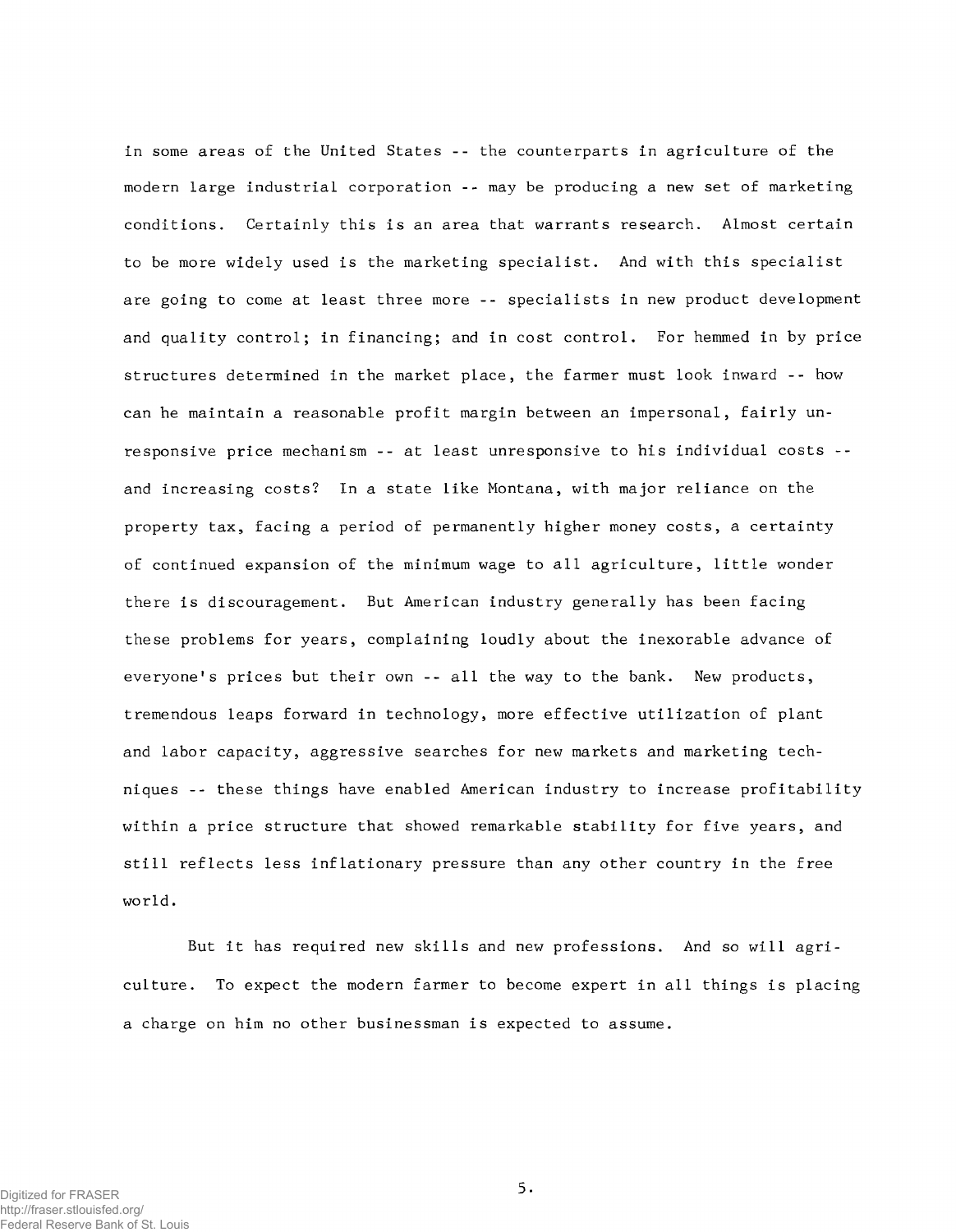It seems to me there are three sources of technical assistance to which he should be turning -- in fact, is turning in many areas, including this district, for certain if not all the expertise he needs. These are the agricultural schools with their allied extension services; the manufacturers and distributors of farm supplies; and the financial community -- commercial banks, insurance companies, and the Farm Credit Administration units.

It is to two specific services I wish to turn in my remaining time - computer use and credit facilities.

The computer has its agricultural use counterpart in most of the areas of general industrial application. These are mainly cost and product control. In itself, it is not a cost saving instrument if its use is confined solely to record keeping for tax purposes. It is only in the more sophisticated uses of costing, budgeting, and quality control that it comes into its own.

IBM has now held four agricultural symposia on computer applications. You might glance at the titles of the papers to get an overview of the range of application.

Ownership or leasing of a computer is beyond the reach of all except the largest and most diversified agricultural units. But this is no deterrent Universities are now making time available, recognizing the research potential in addition to the service to a support community, in developing programs for computer use by farmers. Banks in some areas are moving aggressively into thi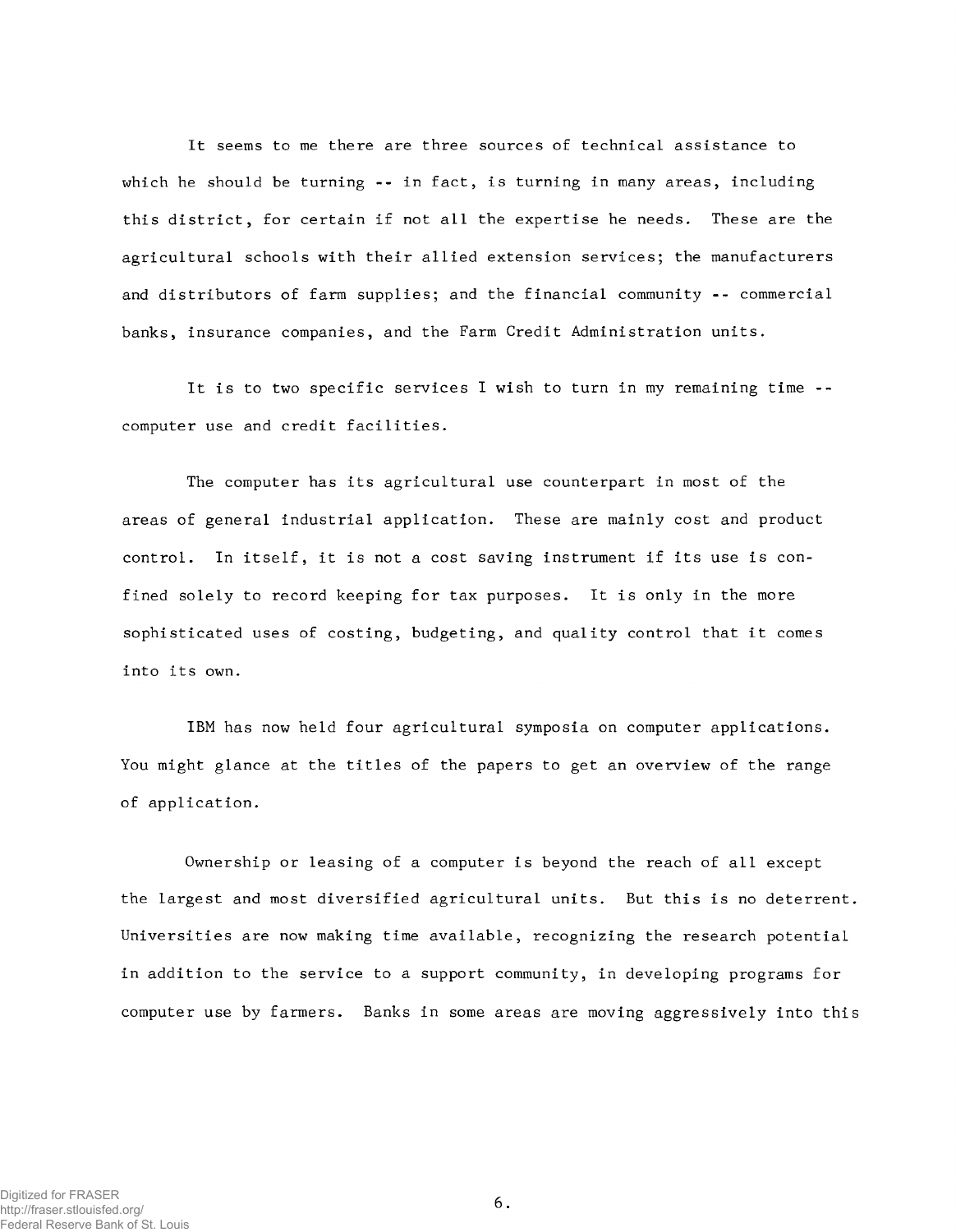area. Bank of America is certainly a leader. The FICB in St. Paul has started a program this year for PCA customers in its area. Agricultural suppliers in some areas are also making computer time and programs available to customers.

There are a number of possibilities -- compilation of a list of computer users in Montana would be a starter. Of the utmost importance is more research into the software -- the basic computer programs -- and hopefully a standardization. Regional centers are being developed in the banking industry. Foreign as it may sound to a rancher in Montana, the computer may well become a tool as innovative and practical as the combine was thirty-odd years ago.

As to credit -- the current period of credit stringency has exposed weaknesses in the commercial banking system and its application to agriculture. Rigid compartmenting of credit according to long, intermediate, and short-term credit does not serve the needs of modern agriculture. The average farming operation often is a hodgepodge of unrelated and uncoordinated public and private financing. The credit needs of a farming operation should be regarded as a total rather than separate elements supplied by unrelated segments of the financial community. As farming operations grow, so do the numbers of decisions facing each farm operator; what is needed is an arrangement permitting the farm operator to delegate to a single source his financial management function.

With the growth in size of agricultural units, the credit needs have increased in almost geometric proportions. Unfortunately, these needs are often greater than can be met by a single local bank. Even more serious in our present banking structure is the violence that is done to an insurance concept of lending with the concentration of major risks in a single geographic and economic area.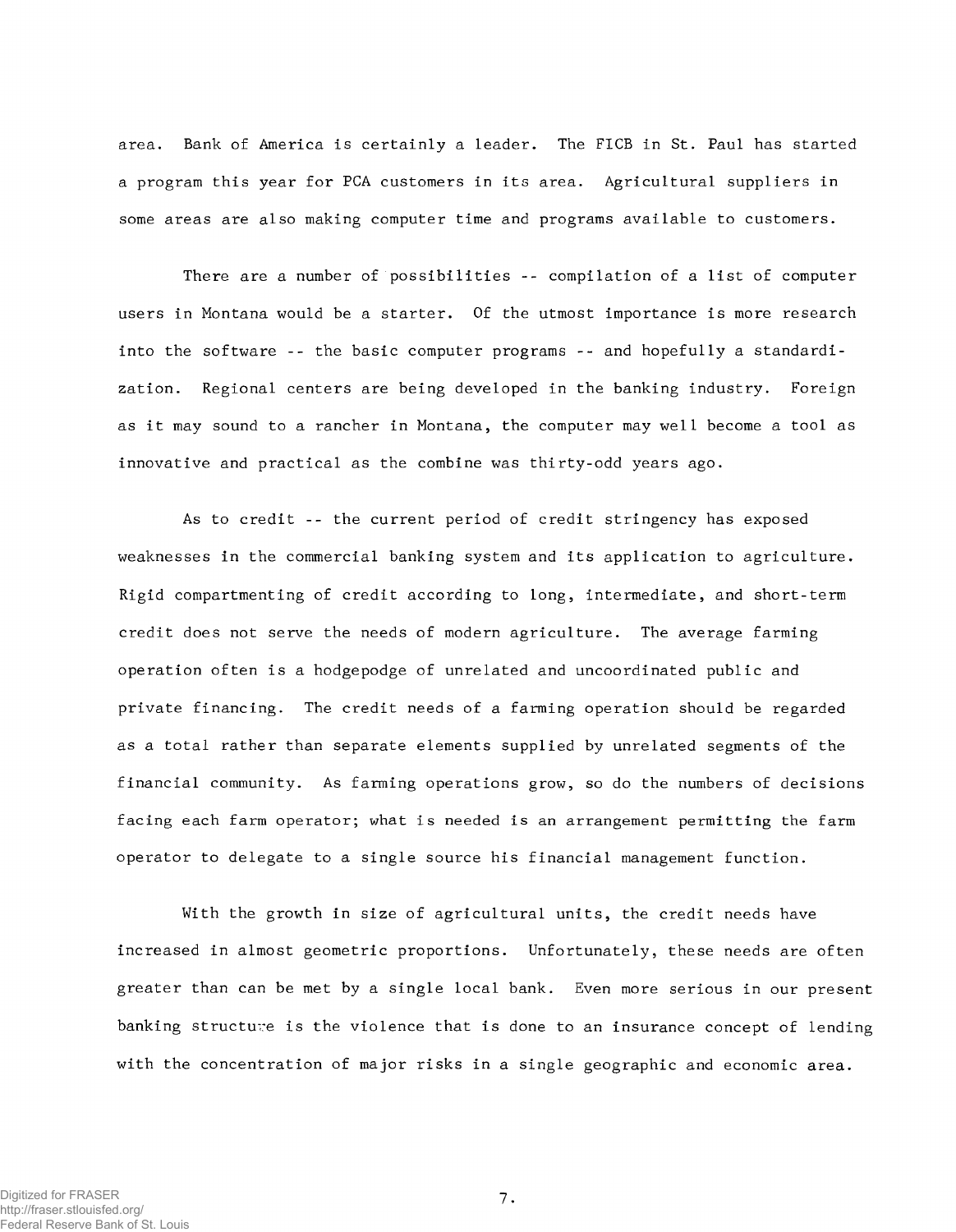A device of regional pooling of agricultural credit risks within the conventional banking system is important, and will become a necessity as the years go by. An encouraging note has been the formation of Northwest Agricultural Credit Company by Northwest Bancorporation to serve as a participation medium for Banco affiliates. But continued education of the importance of credit and risk distribution among country banks must be stressed by interested agencies. Key to this process will be the development of agricultural credit staffs in the larger banks, whose services will be available as part of the regular correspondent relationship, so that the total credit needs of the farm customer can be adequately served within the context of the credit needs of the area.

Budget assistance, analysis, marketing advice are just a few of the areas of knowledge in which the modern agricultural credit man must have reasonable proficiency. Many of the patterns of the Farm Credit Administration could be borrowed quite usefully by the commercial banking system in this regard. Agricultural credit conferences, specialized programs within the banking associations, designed to acquaint the country banker with the changing pattern of agricultural credit, are essential parts of this program. Almost by default, the Farm Credit System is continuing to enlarge its participation in agricultural credit at the expense of commercial banking. While competition among the units of agricultural financing is desirable and should be encouraged, there is still room for professional dialogue to everyone's advantage.

The future will find the debt on larger farm units being passed from generation to generation as farms continue to increase in size and the requirements for additional capital expand. But this is not new to business generally;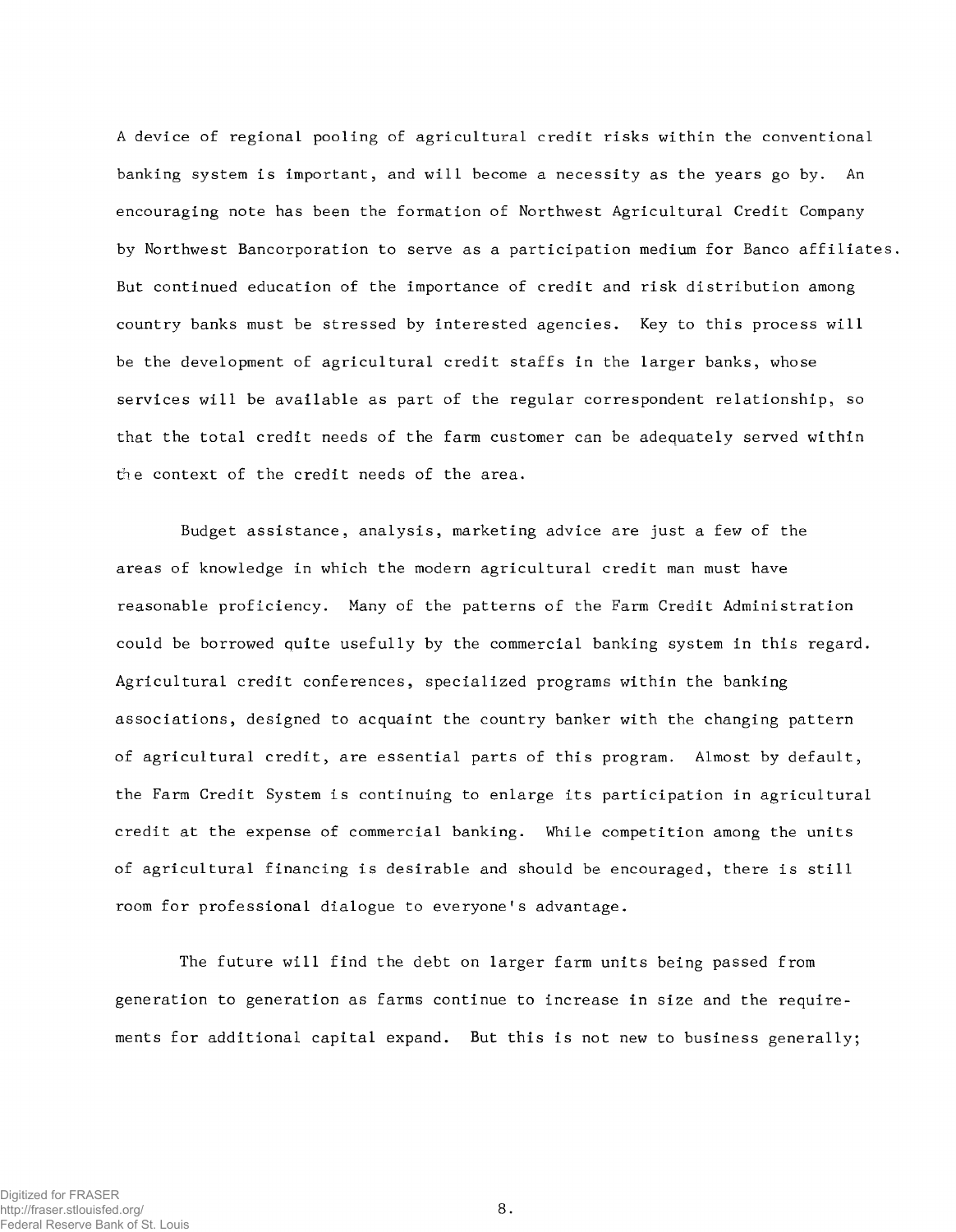what must be established is the methodology for agricultural application. Reliance on borrowed money will continue to grow in importance during this period when agriculture is breaking out in all directions. Yet it is essential that a proper balance of equity capital be preserved, if the farmer is to avoid being caught between debt service pressures on the one hand, and market fluctuations on the other. This requires a further trend toward the corporate farm.

It is peculiar to agricultural financing, and this again is perhaps a byproduct of the small size of many of the units, that the operation is usually associated with a single individual, and expressed in personal terms rather than those of the total operation or a particular enterprise. The ability to repay should be the basis for financing, rather than the personal expression of the operator. This, of course, requires efficiency in production plus higher levels of professional farm management. Growth in size of agricultural units should be encouraged, rather than discouraged. Essential to this process of expansion is a system of financing that will meet not only the capital costs of acquisition, but operating budgets.

Farm expansion is not synonymous with increased acreage, for greater productivity is the objective. More intensive use of existing acreage is often the key to increased yields, frequently requiring an increase in the use of purchased inputs. Important to intensive use is recognition that the farmer is no longer a self-sustaining economic unit, but, like other businesses, is dependent to a great extent on production assists from off-farm sources.

What are going to be the credit needs of agriculture in the Ninth Federal Reserve District five or ten years hence? Technological change, new machines,